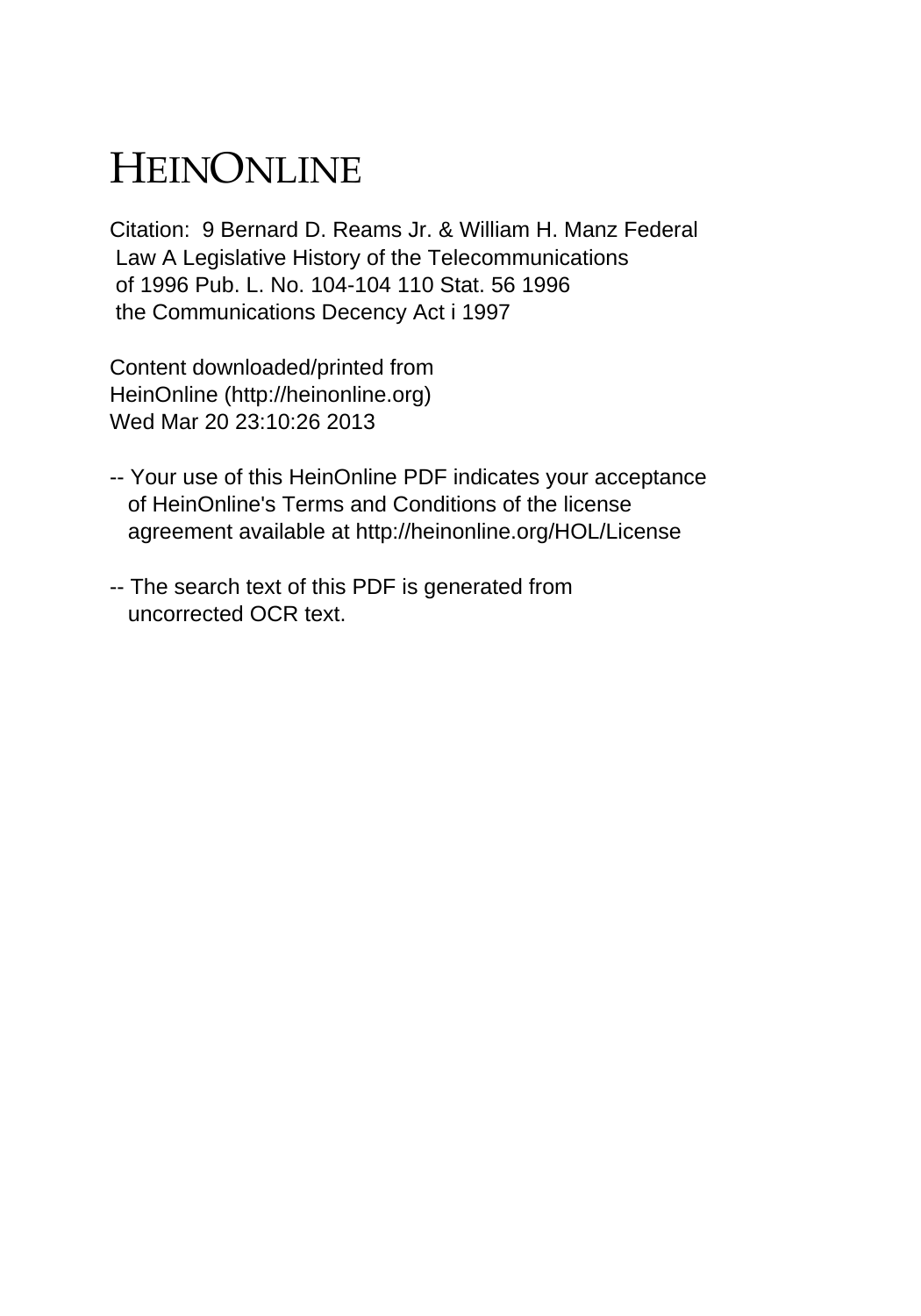## FEDERAL **TELECOMMUNICATIONS** LAW: A LEGISLATIVE HISTORY **OF** THE **TELECOMMUNICATIONS ACT** OF **1996** PUB. L. No. 104-104, 110 STAT. 56 (1996) **INCLUDING** THE COMMUNICATIONS **DECENCY ACT**

Volume **9** Document Number **173**

BY

BERNARD D. REAMS, JR. ASSOCIATE DEAN AND PROFESSOR OF LAW ST. JOHN'S UNIVERSITY IN NEW YORK

AND

WILLIAM H. MANz EXECUTIVE LAW LIBRARIAN ST. JOHN'S UNIVERSITY IN NEW YORK

> William **S.** Hein **&** Co., Inc. Buffalo, N.Y. 1997